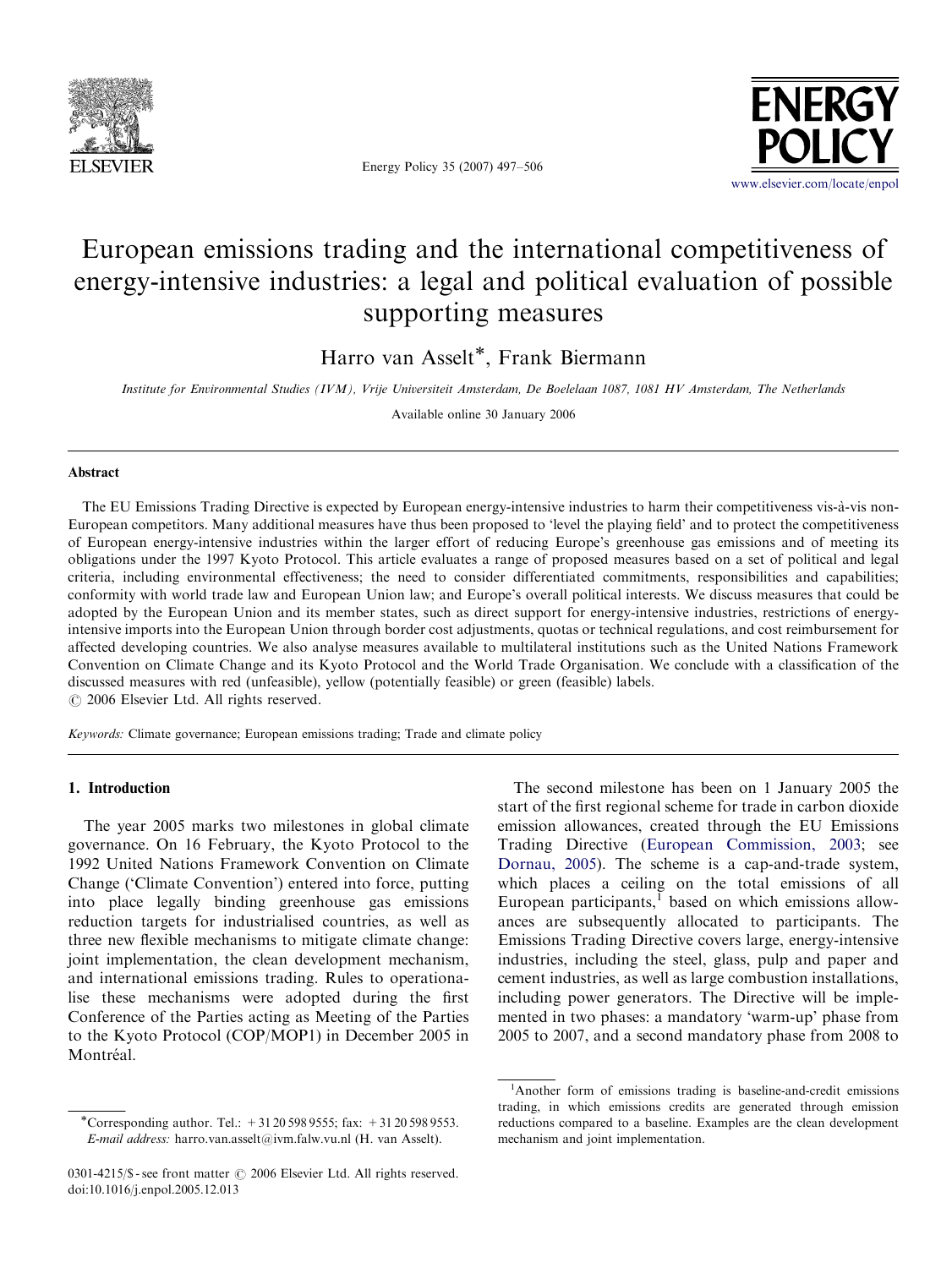2012, which corresponds to the commitment period of the Kyoto Protocol. Allowances are to be allocated by national governments among all participants according to procedures laid down in the Directive. In the first phase, the Directive will cover only carbon dioxide emissions, with the option to include other greenhouse gases in its second phase. The allowances are primarily allocated for free ('grandfathering'). In addition, governments may auction 5% of allowances in the first phase and 10% in the second.

The entry into force of both the Kyoto Protocol and the Emissions Trading Directive has resulted in a variety of potential or real impacts on trade relations between European producers and their international competitors that operate in countries that do not fall under the Kyoto regime<sup>2</sup> or that have otherwise less strict climate policies in place<sup>3</sup>. This situation has given rise to much debate in academic and policy literature.<sup>4</sup> European energy-intensive industries, in particular, have argued that the start of the EU emissions trading scheme will reduce their competi-tiveness [\(Pocklington, 2002\)](#page--1-0). $5$ 

These industries bring forward two key concerns: First, due to strong competition in a global market and their past efforts to curb carbon dioxide emissions, European energyintensive industries fear difficulties in purchasing the needed additional allowances or in achieving the additional energy efficiency. It is also not always possible for energyintensive industries to pass on their costs—in part or in full—to consumers ([Egenhofer et al., 2005](#page--1-0); [Reinaud, 2005\)](#page--1-0). Second, it is feared that the Emissions Trading Directive would increase electricity prices in Europe, which would raise costs for energy-intensive industries [\(Egenhofer et al.,](#page--1-0) [2005;](#page--1-0) [Reinaud, 2005](#page--1-0); [Sijm, 2004;](#page--1-0) [Sijm et al., 2005](#page--1-0)). The key argument of energy-intensive industries is that producers in non-EU countries, which are not subject to similar restrictions, will not have to bear these additional costs. The Directive would thus create an 'unequal playing field' in international markets and harm industries, employment and economic growth in the European Union.

A large variety of supporting measures have been proposed by representatives of European energy-intensive industries, politicians, environmentalists, academics and think-tanks concerned about the effectiveness of European climate policies and its negative economic consequences. To be effective and practically feasible, these measures must face a number of demanding tests within the current legal and political context. They must guarantee full environmental effectiveness in accordance with the legally binding climate commitments of the European Union; they must be in accordance with a number of other legal standards of the climate regime, in particular the principle of common but differentiated responsibilities and capabilities; they must not violate world trade law or European Union law; and they must not seriously harm other interests of the European Union, including its overall relations with non-European partner nations, notably the United States.

These tests, however, have not yet been systematically applied to the host of measures discussed in the literature for adjusting the 'unequal playing field' that the Emissions Trading Directive might have created for European energyintensive industries in the world trade system. This article is therefore a first attempt at providing this assessment.

Section 2 will elaborate the five core tests that any legal or political measure at 'adjusting' the 'unequal playing field' for European energy-intensive industries must pass. Sections 3–5 describe and review a range of potential policy measures that could be adopted, and analyse to what extent the five tests used in this study will be met. Our analysis covers measures that could be adopted by the European Union and its member states (Section 3); measures that could be adopted by multilateral institutions and organisations, including the World Trade Organisation (WTO) and the Climate Convention (Section 4); as well as measures that could be adopted by affected firms or business associations (Section 5). In Section 6, we conclude by classifying the options into three categories according to their legal and political feasibility.

We restrict our analysis to legal and political criteria and exclude economic constraints, such as the cost-effectiveness of measures. Likewise, we merely assume, as a theoretical hypothesis based on some evidence in the literature, that the Emissions Trading Directive would lead to 'an unequal playing field' for energy-intensive industries. This relationship is not analysed in itself in this study.

Finally, we restrict our analysis to direct effects for European energy-intensive industries. Additional measures—not further discussed in this article—could address the indirect effects of the Emissions Trading Directive on European energy-intensive industry, notably the overall increase in electricity prices.<sup>6</sup> Most of these measures

<sup>&</sup>lt;sup>2</sup>This includes all developing countries, which are exempt from quantified, legally binding reduction obligations at least until 2012, and the United States and Australia, which have not ratified the Kyoto Protocol and are hence not bound by its regulations.

<sup>&</sup>lt;sup>3</sup>This includes non-EU Eastern European countries, which are covered by the Kyoto Protocol and its reduction regime, but which have committed to less demanding reduction obligations than the EU members. <sup>4</sup>

<sup>&</sup>lt;sup>4</sup>See discussions in Assunção and Zhang, 2002; [Biermann and Brohm,](#page--1-0) [2005;](#page--1-0) [Brack et al., 2000;](#page--1-0) [Brewer, 2003, 2004](#page--1-0); [Buck and Verheyen, 2001;](#page--1-0) [Charnovitz, 2003;](#page--1-0) [Lodefalk et al., 2004.](#page--1-0)

 $5$ These concerns are reported, for example, in a January 2004 paper of the energy-intensive industries, available at: [http://www.cembureau.](http://www.cembureau.be/Cem_warehouse/1-ENERGY%20INTENSIVE%20INDUSTRIES-JANUARY%202004.PDF) [be/Cem\\_warehouse/1-ENERGY%20INTENSIVE%20INDUSTRIES-](http://www.cembureau.be/Cem_warehouse/1-ENERGY%20INTENSIVE%20INDUSTRIES-JANUARY%202004.PDF)[JANUARY%202004.PDF,](http://www.cembureau.be/Cem_warehouse/1-ENERGY%20INTENSIVE%20INDUSTRIES-JANUARY%202004.PDF) accessed 15 December 2005.

<sup>6</sup> The European Union and its member states could (1) separate the emission allowance market from the power market, to the effect that power producers would only be able to pass on average costs and not full marginal costs of carbon emissions; (2) auction power-related emission allowances and recycle the revenues to the energy-intensive industries; (3) freely allocate allowances for electricity consumption to the industrial sector, which would then pay power producers partly by allowances for their emissions; (4) improve opportunities for new entrants—that use less greenhouse gas intensive technologies—to enter the electricity market, thereby encouraging greater competition and reducing the possibility for others in the electricity markets to pass on the full carbon costs to their consumers; (5) place a cap on power prices, thereby avoiding large price